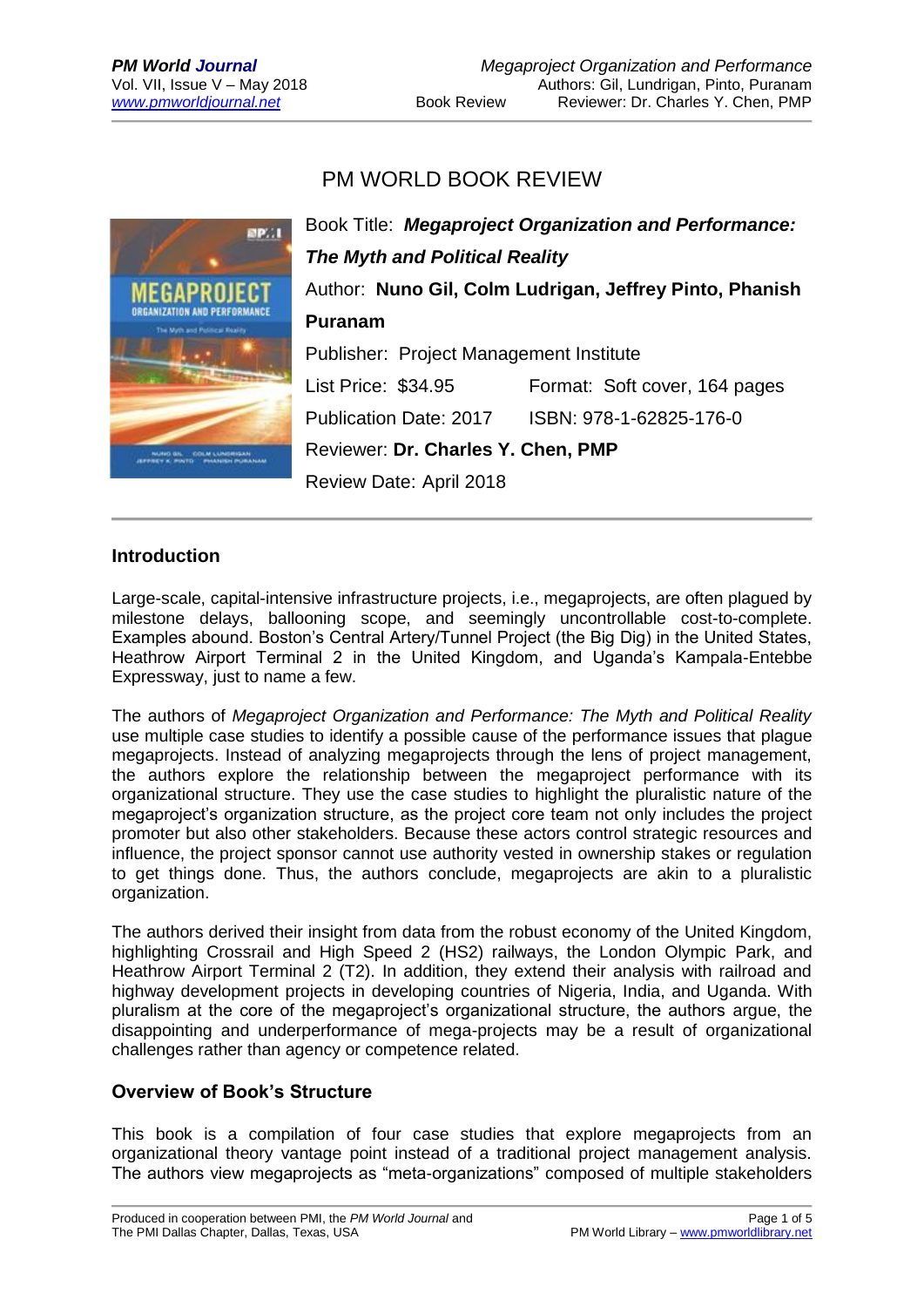collaborating a system-level goal [1]. In this 5-chapter book, the authors use Chapter 1 to define their framework of megaproject as a mega-organization where the structure is pluralistic instead of hierarchical. Now that the organizational design theory is defined, Chapter 2 explores the creation and growth of a megaproject organization.

Now that the tenets of a megaproject as a mega-organization are set, the authors use the next three chapters to substantiate their thesis. Chapters 3 and 4 are written around three megaprojects in the United Kingdom - Crossrail and High Speed 2 (HS2) railways, the London Olympic Park, and Heathrow Airport Terminal 2 (T2). Chapter 3 traces regular slippages in the performance targets of these projects back to their organizational structure. In other words, as the organizational structure changes, the performance targets change. Chapter 4 investigates the decision making challenges and the resultant performance impacts due to a pluralistic organization, drawing a correlation between the diffusion of power to changes in performance targets.

The authors explore the impact of a pluralistic core on project performance in developing economies of Nigeria, Uganda, and India. By examining the megaprojects in these countries, the authors show that slippages in megaproject performance targets are exacerbated by the scarcity of slack resources and mechanisms to resolve disputes.

1. For example, Gulati, R., Puranam, P., & Tushman, M. Meta-organization design: Rethinking design in interorganizational and community contexts. *Strategic Management Journal, 33*(6), 571–586, 2012.

### **Highlights**

In *Megaproject Organization and Performance: The Myth and Political Reality*, the authors explore the root cause of why megaprojects fail. Indeed, there is a deep-seated norm that a "successful" megaproject is a project in one where it is completed in a linear process on time and within budget without any change in the scope. The authors' aim is to examine the root cause of the performance failures from the view of organizational design and not from a project management perspective. The authors analyze the organization structure of a megaproject and investigate the extent to which empirical regularities in the performance of megaprojects can be traced back to their organizational structure.

This book offers new insight into the root cause of why megaprojects fail. For almost 20 years, the debate on megaproject performance has been biased towards two points of view. One view connects project failure to a promoter who is overly optimistic about the achievable project performance. The other view assumes the promoter is in an untenable situation where outside interests and powerful actors drive the projects to failure. The authors contend that these conventional explanations are too simple.

In this compilation of a three-year research on capital-intensive large-scale infrastructure systems, the authors correlate project performance with the organizational structure. The authors' thesis is that megaprojects are "meta-organizations"—networks of multiple actors, including individuals, communities, public bodies, and firms collaborating under an identifiable system-level goal [1]. Under pluralism, collective decision making involves negotiations that invariably lead to slippages in the project performance targets. Therefore, megaprojects suffer from being "designed by committee" [2], resulting in tumultuous changes to the project scope, cost target, and schedule target.

Via extensive data analysis of these megaprojects, the author's uncovered a "polycentric governance" [3] within each megaproject. In this pluralist setting, authority to make strategic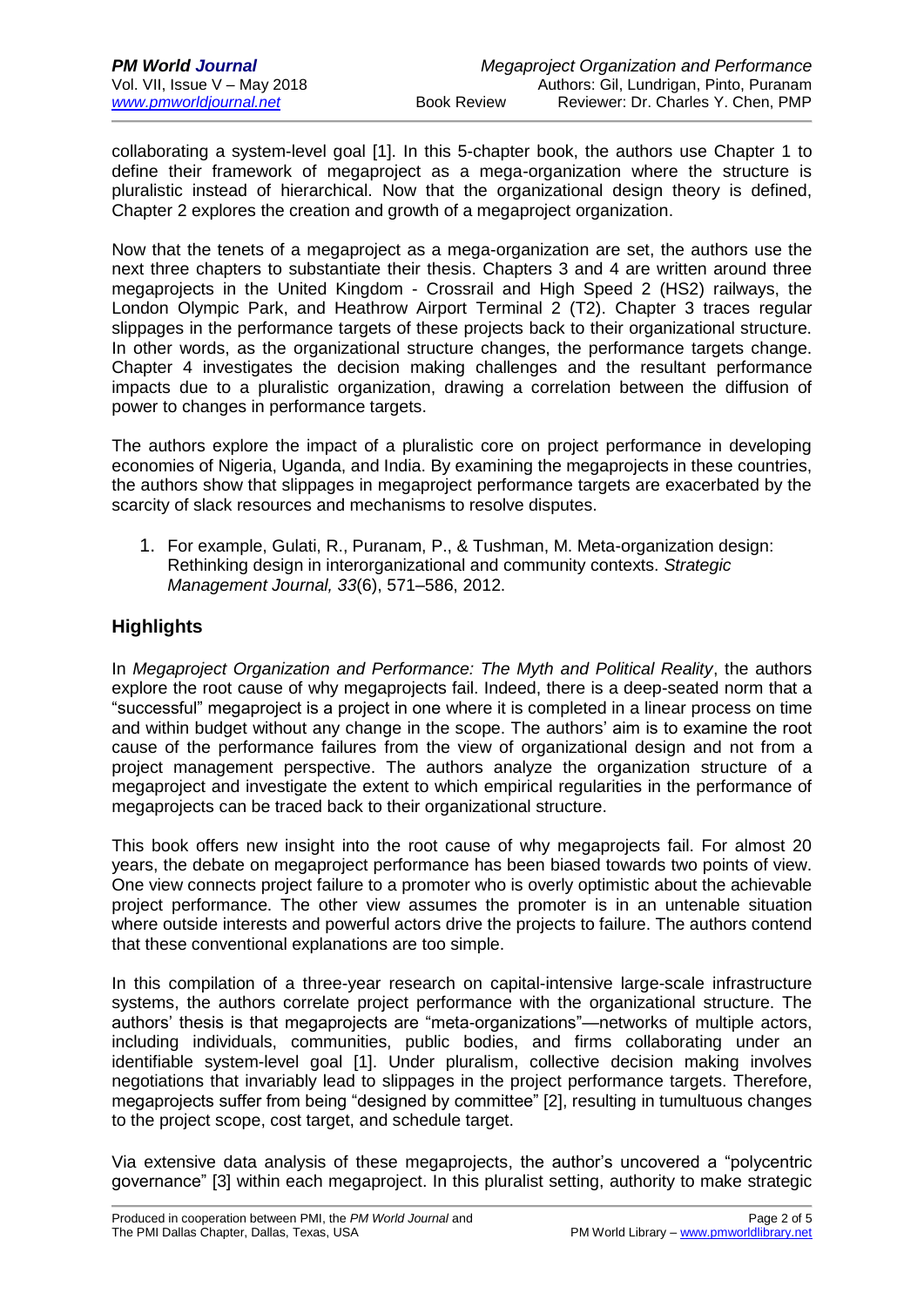choices is decentralized across a nested group of actors with capacity for mutual adaptation and local variation. Indeed, unifying all members under a shared goal and a plan to achieve it is a "future perfect" [4] that is itself a goal difficult to achieve.

The authors substantiate their thesis via multiple case studies. Megaprojects in the developed world are examined first, including the London Olympic Park and Heathrow Airport Terminal 2, followed by railroad and highway development projects in the developing economies of Nigeria, Uganda, and India. The authors argue that megaproject organizations are not established by unitary actors but by a collective of actors. The authors find that, due to this pluralist structure, the project promoter cannot use unified authority to get things done. Thus, managers must negotiate performance expectations that satisfy an evolving group of stakeholders.

As a result, the authors conclude that the megaprojects work best when accountability is shared and everyone has a stake in the final outcome. Three strategies are offered for the project manager to manage the risk in a megaproject: 1) deferring announcements of targets, 2) building buffers, and 3) co-opting resource-rich stakeholders.

- 1. For example, Gulati, R., Puranam, P., & Tushman, M. Meta-organization design: Rethinking design in interorganizational and community contexts. *Strategic Management Journal, 33*(6), 571–586, 2012.
- 2. Rosenkopf, L., Metiu, A., & George, V.P. From the bottom up? Technical committee activity and alliance formation. Administrative Science Quarterly, 46(4), 748-772, 2001.
- 3. Ostrom, V. Polycentricity. Paper presented at the 1972 Annual Meeting of the American Political Science Association, Washington, D.C., September 1972.
- 4. Pitsis, T.S., Clegg, S.R., Marosszeky, M., and Rusa-Polley, T. Constructing the Olympic dream: A future perfect strategy of project management. Organization Science, 14(5), 574-590. 2003

### **Highlights: What I liked!**

This book is not a typical project management book as it does not attempt to pontificate the advantages or risks of applying project management principles to megaprojects. Instead, this book highlights the challenges that project managers face in the real world. Specifically, projects are often influenced and affected by multiple stakeholders. For the project manager, the challenge is to balance the evolving heterogeneous (and sometimes conflicting) requirements and preferences against the initial project design, so that scope creeps and schedule/cost slips can be prevented and managed.

Indeed, the authors have extensively researched these megaprojects for this book. In addition to numerous interviews, the authors have combed through numerous documents, among them project documents, financial reports, meeting minutes, and public media. Therefore, the authors are able to use the data to support their argument and make their case.

This book is a compilation of four academic research papers that is prefaced with an introduction to provide an overview. In other words, this is dense reading and not for the faint of heart. For those of us who are very interested in the intangible factors that affect a project lifecycle, such as evolving priorities from multiple stakeholders, this is a worthwhile endeavor.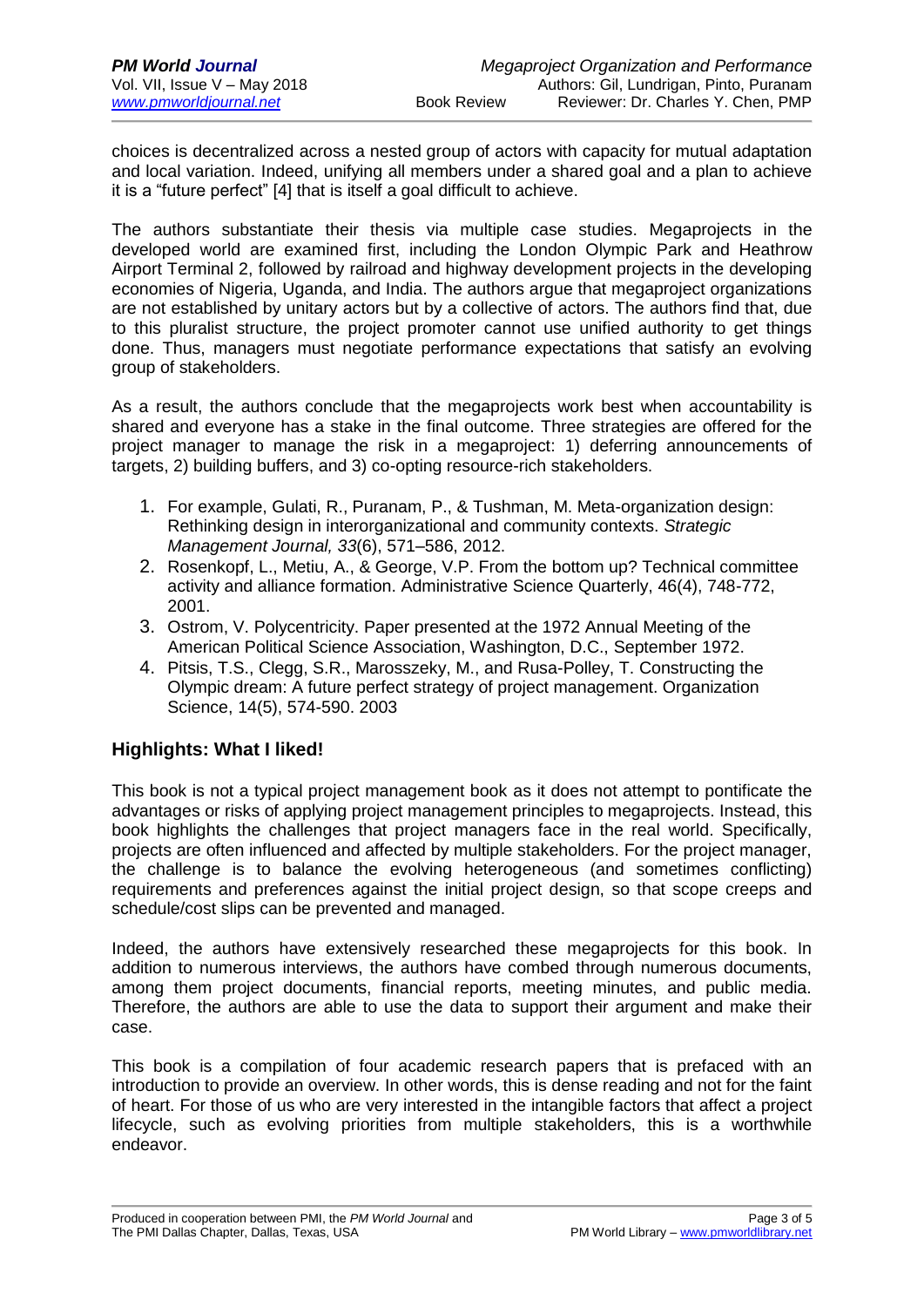### **Who might benefit from the Book?**

I recommend this book highly to program managers and project managers who are managing projects that have multiple stakeholders with evolving expectations. In social science, this complex pluralistic organization is what social scientist called a wicked problem. Wicked problem is different because traditional processes cannot resolve them, according to Horst W.J. Rittel and Melvin M. Webber, professors of design and urban planning at the University of California at Berkeley, who described them in a 1973 article in Policy Sciences magazine.

A wicked problem has innumerable causes, is tough to describe, and does not have a right answer. The stakeholders have competing versions of value. Therefore, a win by one group may be a loss to another. This is the opposite of a hard but ordinary problem, which people can solve it in a finite time period by applying standard linear techniques (such as the project management approach). Not only do conventional processes fail to tackle wicked problems, but they may exacerbate situations by generating undesirable consequences [1].

1. Camillus, John C. Strategy as a Wicked Problem, Harvard Business Review, May 2008

### **Conclusion**

The ideal project can be managed with a very linear project management process, as stakeholders' motivations are known a priori, requirements are frozen, and the scope is well defined. However, in this interconnected age, large projects, especially capital-intensive ones, will involve multiples stakeholders whose needs and requirements will change with other stakeholder behaviors and environmental changes. This is true in both a large Fortune 500 company and the public sector.

Today, the world is both very crowded and very much interconnected. Thus, a megaproject today will no doubt have multiple stakeholders at the core. As such, when executing and managing a megaproject, the project lead must be cognizant of the existence of these stakeholders and how their views may change throughout the project lifecycle. Without this acknowledgement and the subsequent management of the evolving expectations, scope creep, cost escalation, and schedule delays will consume the project. Therefore, by paying attention to the organizational structure of a large project, one can understand the potential risks that may derail the project and therefore preemptively avoid and manage the risks.

For more about this book, go to: [https://www.pmi.org/learning/academic](https://www.pmi.org/learning/academic-research/megaproject-organization-and-performance)[research/megaproject-organization-and-performance](https://www.pmi.org/learning/academic-research/megaproject-organization-and-performance)

*Editor's note: This book review was the result of a partnership between the publisher, PM World and the [PMI Dallas Chapter.](http://www.pmidallas.org/) Authors and publishers provide the books to PM World; books are delivered to the PMI Dallas Chapter, where they are offered free to PMI members to review; book reviews are published in the PM World Journal and PM World Library. PMI Dallas Chapter members can keep the books as well as claim PDUs for PMP recertification when their reviews are published. Chapter members are generally mid-career professionals, the audience for most project management books. If you are an author or publisher of a project management-related book, and would like the book reviewed through this program, please contact [editor@pmworldjournal.net.](mailto:editor@pmworldjournal.net)*